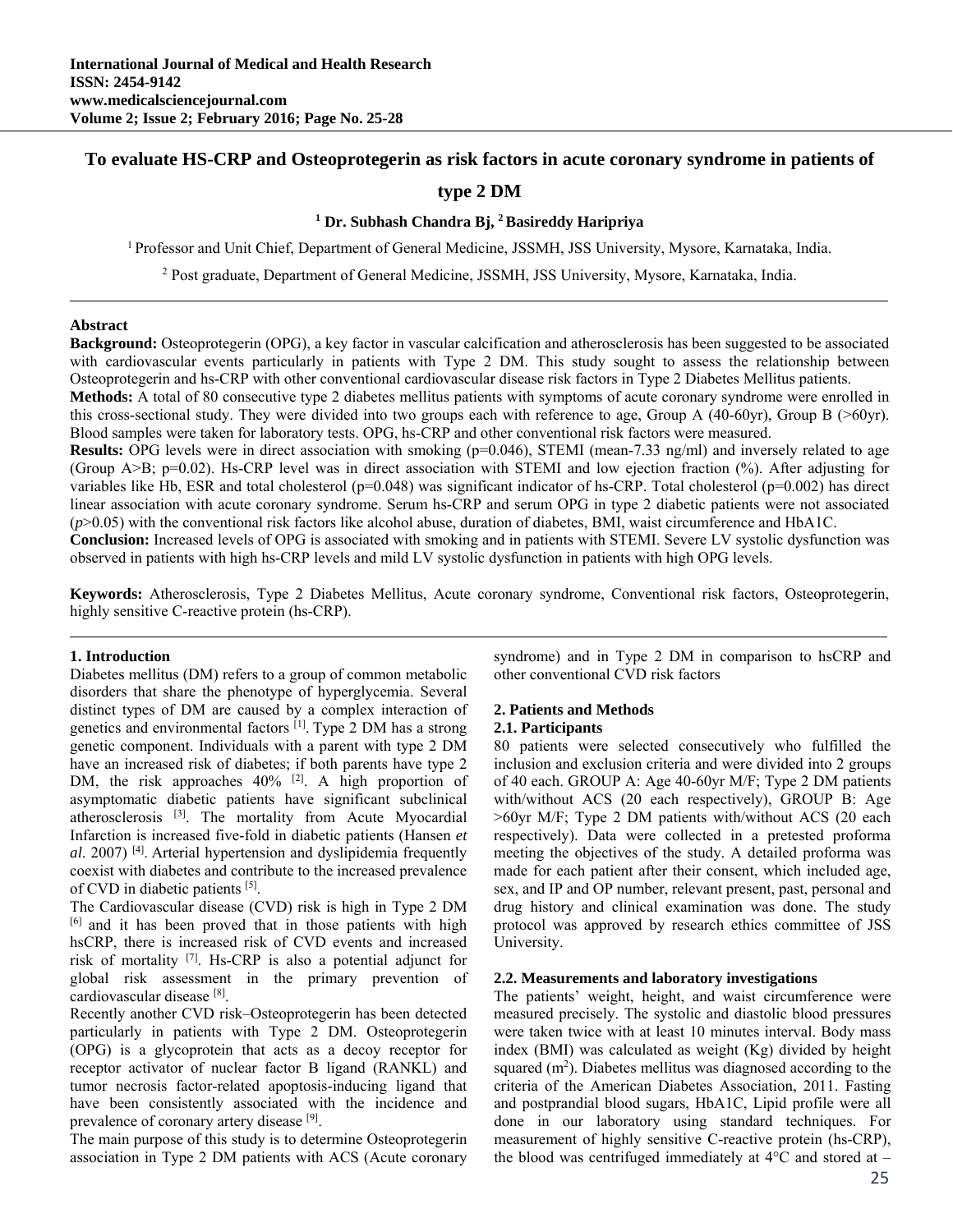20 °C and were processed by immunoturbid assay with an interassay variation coefficient of <5%. Serum concentrations of Osteoprotegerin (OPG) were determined by available commercial kits (Elabsciences diagnostic kit, China) using Sandwich-Enzyme Linked Immunosorbid assay method for which the blood was centrifuged immediately after drawing at 3,500 rpm for 10 min, stored at -20 °C and kept frozen at −80 °C until analysis.

## **2.3. Statistical analysis**

Statistical analysis was performed using SPSS software (v.16). Normally distributed variables were expressed as mean, median and standard deviation (SD). Independent t-test was performed to evaluate difference in continuous variables across different groups. Chi-square test or Fisher exact tests were employed to assess the difference between distributions of the categorical variables. Mann Whitney test was used to compare medians between two independent groups. Statistically significant level was considered to be P value  $< 0.05$ .

### **3. Results**

Characteristics of the study population with respect to Conventional risk factors:



**Graph 1:** Age distribution of study subjects



**Graph 2:** Distribution of mean age and duration of Diabetes among controls and cases



**Graph 3:** Distribution of mean smoking index and alcohol intake in cases and controls



**Graph 4:** Distribution of mean BMI and Waist circumference in cases and controls



Graph 5: Comparison of mean total cholesterol in controls and cases.

**Table 1:** Mean lipid profile, HbA1C, renal functions and serum uric acid in the study group

|                   | Group  |                |               |             |           |               |  |  |  |
|-------------------|--------|----------------|---------------|-------------|-----------|---------------|--|--|--|
|                   |        | <b>Control</b> |               | Case        |           |               |  |  |  |
|                   | Mean   | <b>SD</b>      | <b>Median</b> | <b>Mean</b> | <b>SD</b> | <b>Median</b> |  |  |  |
| HbA1C             | 9.27   | 2.13           | 8.95          | 9.86        | 2.46      | 9.60          |  |  |  |
| Total cholesterol | 168.18 | 40.17          | 174.00        | 197.47      | 42.98     | 198.00        |  |  |  |
| HDL               | 35.00  | 7.42           | 35.00         | 36.75       | 4.81      | 35.00         |  |  |  |
| LDL.              | 91.00  | 43.40          | 81.50         | 94.50       | 34.44     | 90.00         |  |  |  |
| VLDL              | 44.65  | 28.30          | 37.50         | 48.52       | 27.48     | 41.00         |  |  |  |
| Triglycerides     | 158.95 | 104.86         | 116.00        | 185.08      | 186.63    | 135.00        |  |  |  |
| <b>Blood Urea</b> | 29.78  | 8.63           | 28.00         | 29.35       | 10.96     | 27.50         |  |  |  |
| Serum Creatinine  | 1.01   | .26            | .90           | .99         | .34       | .90           |  |  |  |
| Serum uric acid   | 5.17   | .93            | 4.90          | 5.32        | 1.59      | 5.10          |  |  |  |

Characteristics of the study population with respect to acute coronary syndrome and serum hs-CRP, OPG: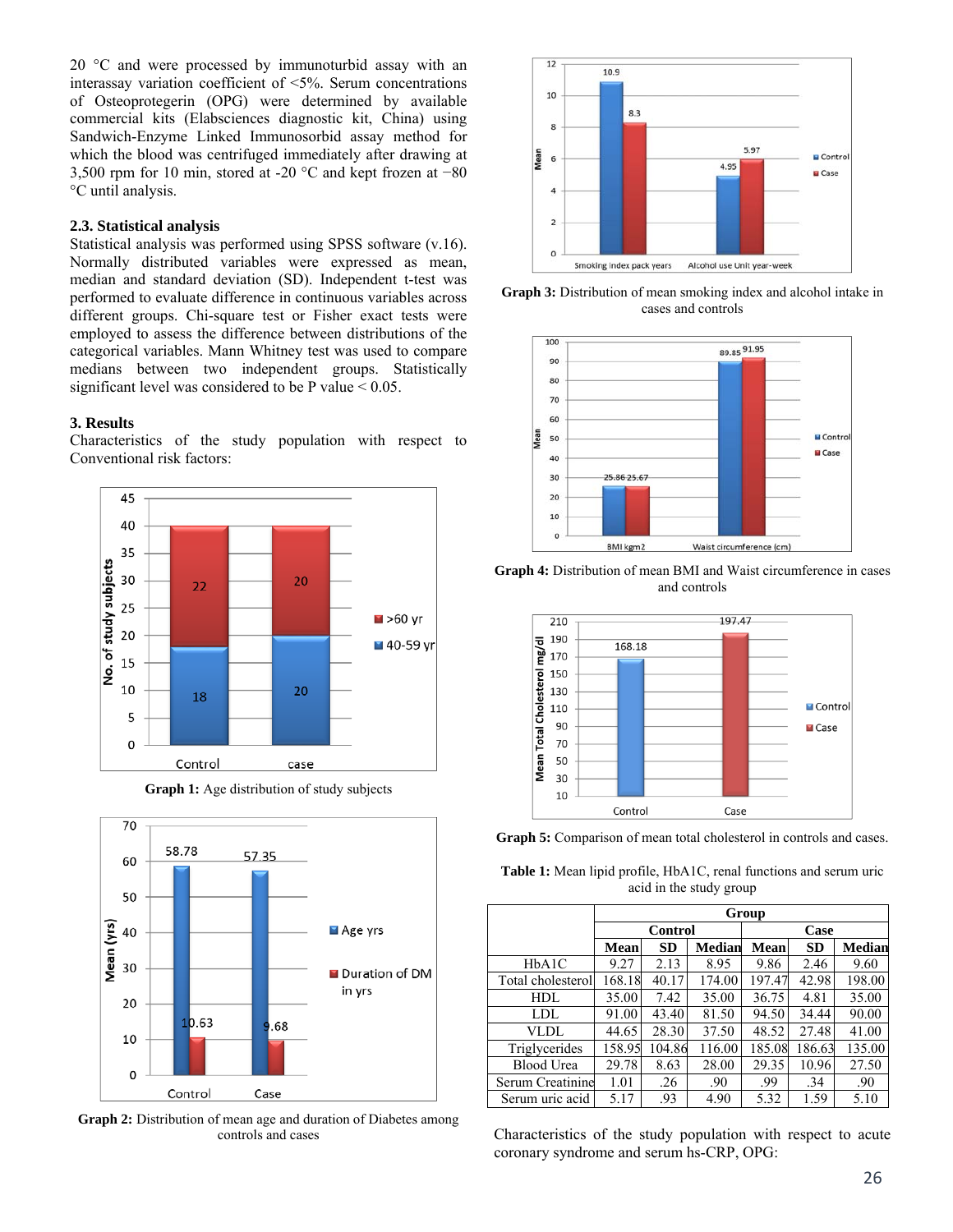**Table 2:** Comparison of mean hs-CRP and Serum OPG in cases and controls

|                  | Group                  |           |               |      |           |        |  |  |
|------------------|------------------------|-----------|---------------|------|-----------|--------|--|--|
|                  | Case<br><b>Control</b> |           |               |      |           |        |  |  |
|                  | Mean                   | <b>SD</b> | <b>Median</b> | Mean | <b>SD</b> | Median |  |  |
| $h$ s $CRP$ mg/l | 7.83                   | 3.59      | 10.39         | 8.57 |           |        |  |  |
| Serum OPG ng/ml  | 6.78                   | <u>າາ</u> | 6.85          |      | O7        | 7.80   |  |  |

In this study, mean hsCRP in the control group is  $7.83 \pm 3.59$ mg/l and among the cases mean hsCRP is 8.57+3.32 mg/l.

P values  $= 0.3$  indicating no significance.

But the mean difference in hsCRP between the two groups (controls and cases) after adjusting for variables like Hb, ESR and total cholesterol was statistically significant.

P=0.048 indicates major significance.



**Graph 6:** Distribution of hs-CRP levels among cases and controls

**Table 3:** Comparison of mean hs-CRP among two age groups in controls and cases

| Group      |     |             |     |                        |           |      |               |           |   |
|------------|-----|-------------|-----|------------------------|-----------|------|---------------|-----------|---|
|            |     |             |     | Case<br><b>Control</b> |           |      |               |           |   |
|            |     |             |     | Mean Median            | <b>SD</b> |      | Mean   Median | <b>SD</b> | D |
|            |     | 40-59 hsCRP | .66 | 10.39                  | 3.85      | 8.20 | 10.39         | 3.49      |   |
| Age $(yr)$ | >60 | hsCRP       | 797 | 10.39                  | .45       | 8.94 | 10.39         |           |   |

**Table 4:** Comparison of mean serum OPG among two age groups in controls and cases

|      |             |                     | Group           |             |           |      |                    |           |                  |
|------|-------------|---------------------|-----------------|-------------|-----------|------|--------------------|-----------|------------------|
|      |             |                     | Control<br>Case |             |           |      |                    |           |                  |
|      |             |                     |                 | Mean Median | <b>SD</b> |      | <b>Mean</b> Median | <b>SD</b> | p                |
| Age  | $40-$<br>59 | Serum<br><b>OPG</b> | 6.44            | 6.10        | 2.22      | 7.99 | 8.40               |           | $1.43 \mid 0.02$ |
| (yr) | >60<br>vr   | Serum<br><b>OPG</b> | 7.05            | 7.65        | 2.22      | 6.30 | 6.00               | 2.10      | 0.2              |



**Graph 7:** Distribution of type of ACS in the study group



Graph 8: Distribution of mean hs-CRP levels among cases



**Graph 9:** Distribution of mean serum OPG levels among cases



**Table 5:** Comparison of mean hsCRP and serum OPG to ejection fraction among cases.

Characteristics of the study population with respect to conventional risk factors and serum hs-CRP, OPG: